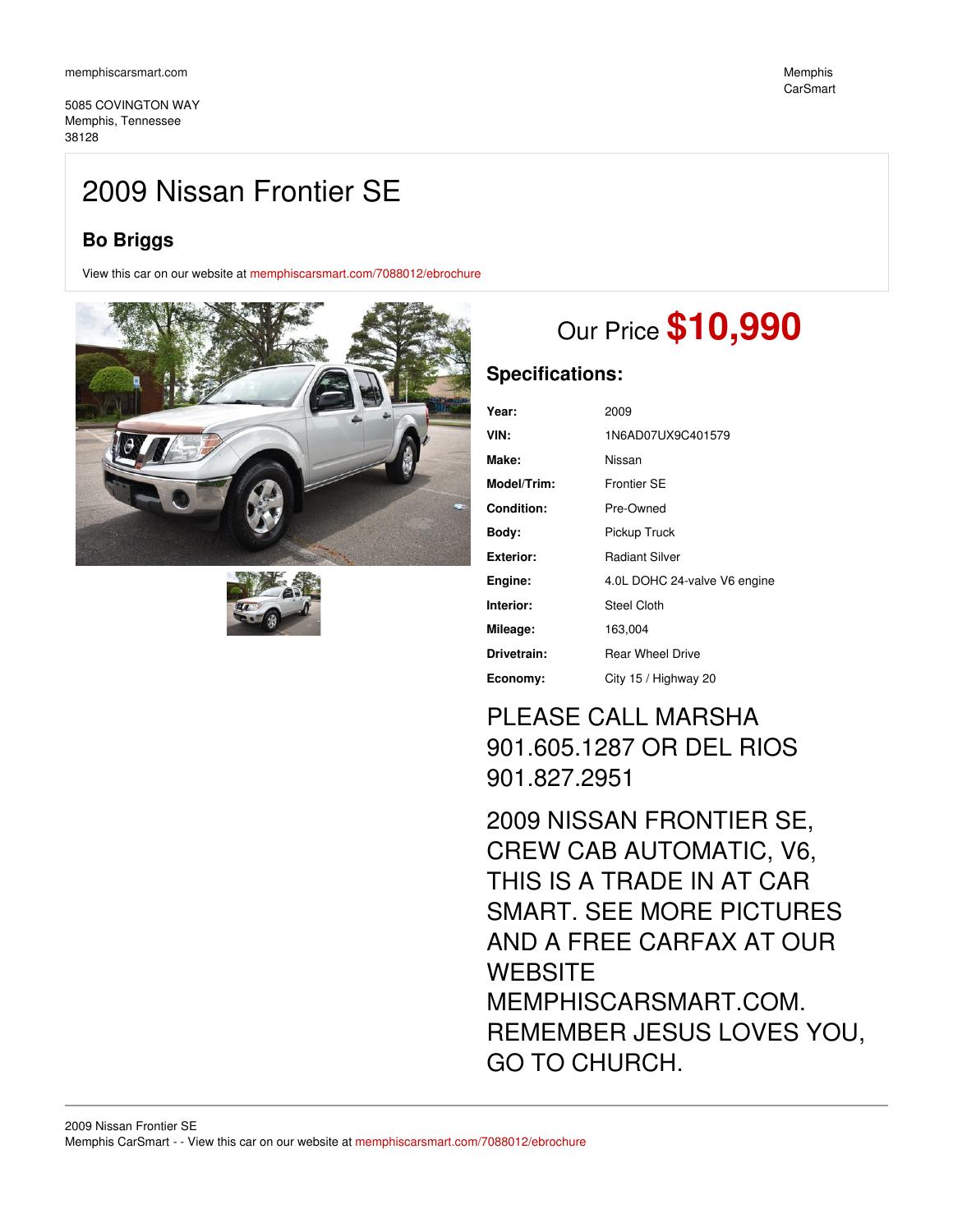

2009 Nissan Frontier SE Memphis CarSmart - - View this car on our website at [memphiscarsmart.com/7088012/ebrochure](https://memphiscarsmart.com/vehicle/7088012/2009-nissan-frontier-se-memphis-tennessee-38128/7088012/ebrochure)

## **Installed Options**

#### **Interior**

- Chrome inside door handles- Coat hook- Dome light- Driver seat back pocket
- Driver/front passenger assist grips- Dual glove box w/lower lockable glove box
- Dual sunvisors w/vanity mirrors- Dual-level center console w/storage & armrest style lid
- Engine immobilizer system- Cell phone storage- Air conditioning- (4) bottle holders
- (2) front/(2) rear cup holders- (2) auxiliary pwr outlets
- Rear under seat storage w/floor versatility
- Reclining front bucket seats w/adjustable active head restraints
- Reminders -inc: low fuel, fasten seat belts Tilt steering column
- Unique cloth seating surfaces- Fold-flat passenger seat- Front map lights
- Front passenger side seat pocket- Front/rear door map pockets
- Instrumentation -inc: tachometer, trip meter, coolant temp
- Manual day/night rearview mirror- Oil & volt gauges Overhead sunglass holder
- Rear bench seat- Rear defroster- Rear heater duct- Rear passenger assist grips

### **Exterior**

- Variable intermittent windshield wipers- Utili-Track channel system
- Tinted UV-reducing solar glass- Spray-on bed liner- Privacy glass
- P265/70R16 BF Goodrich all-season OWL tires- Full size spare tire w/steel wheel
- Detachable tailgate w/lock- Chrome rear bumper- Chrome front grille
- Chrome front bumper- Cargo lamp- Black mirrors- Black door handles- Bed rail caps
- 16" alloy wheels- (4) tie-down cleats- (4) full-size doors

#### **Safety**

- Chrome inside door handles- Coat hook- Dome light- Driver seat back pocket
- Driver/front passenger assist grips- Dual glove box w/lower lockable glove box
- Dual sunvisors w/vanity mirrors- Dual-level center console w/storage & armrest style lid
- Engine immobilizer system- Cell phone storage- Air conditioning- (4) bottle holders